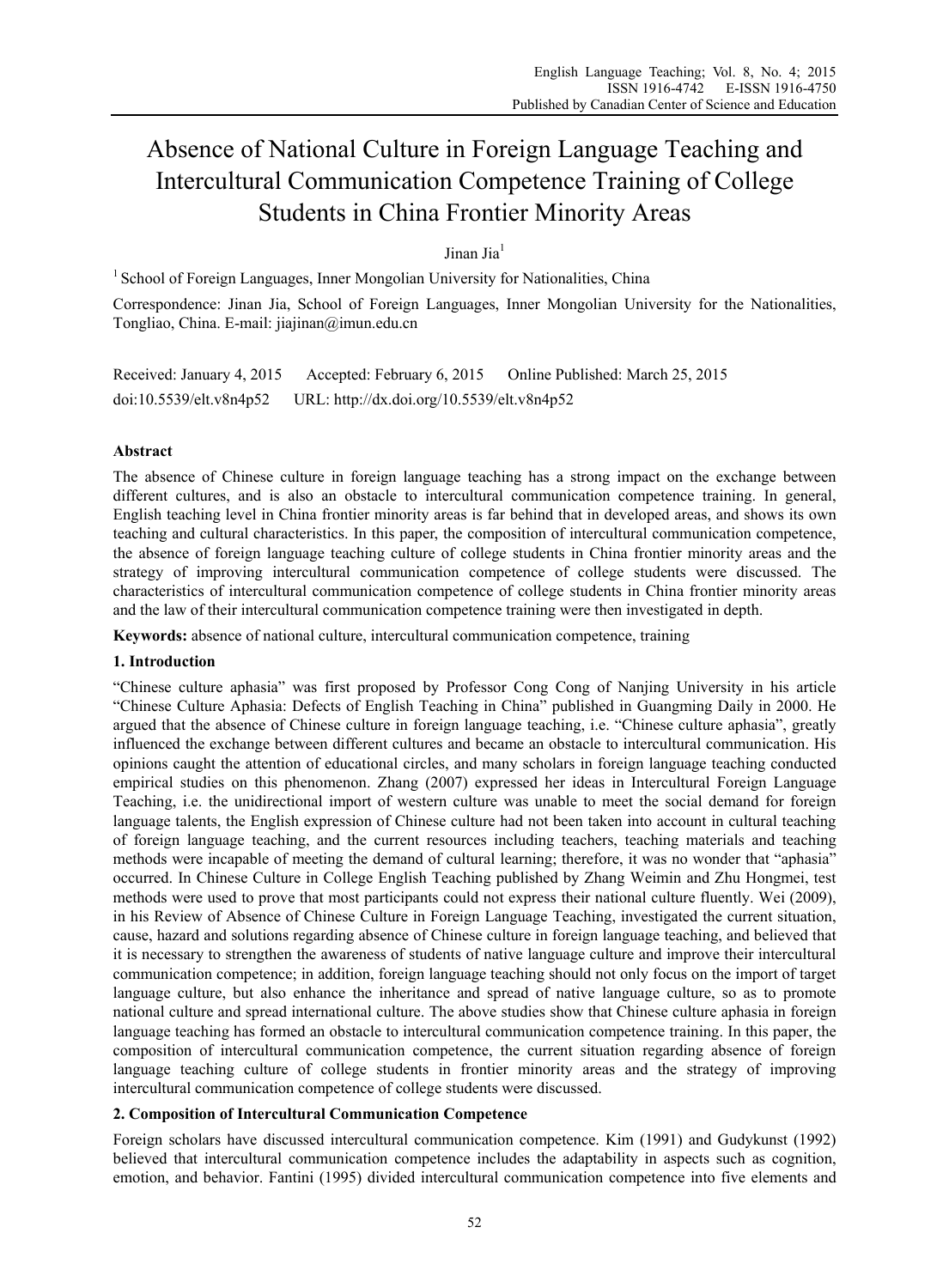described it in many ways to help educators know its connotation, in which knowledge, positive attitudes, skills and awareness are the core of intercultural communication competence. Zhang (2007), based on research results of other scholars including Samovar and Porter (1995); and Byram (1997), proposed a framework of intercultural communication competence including attitude, knowledge and behavior. The primary goal at attitude level is to enhance self-awareness, understand ethnocentrism and stereotype and eliminate prejudice. Whereas the primary goal at knowledge level is to accumulate the knowledge of national culture and foreign culture and compare them to know their differences and similarities, the primary goal at behavior level is to reflect on national culture and individual intercultural interaction. Yang and Zhuang (2007) proposed a framework of intercultural communication competence regarding foreign languages, including global awareness, cultural adaptation, and knowledge and communication practice. Global awareness is the most fundamental part of intercultural communication competence, as well as the complex of intercultural awareness and intercultural thinking. The intercultural awareness in intercultural communication competence represents how people perceive themselves, their national culture as well as foreign cultures. Intercultural thinking covers the abilities to analyze, integrate, compare and generalize cultural phenomenon. To sum up, ntercultural thinking consists of the ability of cultural understanding and the ability of cultural analysis. The ability of cultural understanding is to understand the difference of communicative behavior of people from different cultural backgrounds, and find the cultural cause that generates difference; the ability of cultural analysis is to compare the national culture and the foreign culture and summarize their differences and similarities. Therefore, a qualified intercultural communicator should understand the knowledge of foreign communication culture without ignoring the significance of learning national culture.

#### **3. Absence of Foreign Language Teaching Culture of College Students in China Frontier Minority Areas**

The Chinese Ministry of Education issued the *English Teaching Syllabus for English Majors* in 2000, which emphasized that it is important to train English talents with extensive cultural knowledge. The extensive cultural knowledge should include the national culture represented by English (English culture) and Chinese culture. In accordance with the Syllabus, in the teaching program for English majors, the courses regarding the overview of western culture and Chinese culture are required to offer, the purpose of doing so is to help students master the essence of Chinese and western culture, train their sensibility and tolerance for cultural difference and flexibility in dealing with cultural difference, and train their critical thinking in absorbing the essence of world culture and inheriting and promoting excellent culture in China. In 2004, the Chinese Ministry of Education published the *College English Curriculum Requirements*, and emphasized that the comprehensive cultural literacy of college students should be improved to be adapted to the demand of China's economic development and international exchange. In view of the difference of higher education nationwide, the requirements in college English teaching are divided into three levels, in which the highest level includes the ability to translate articles that introduce China's actual conditions and culture, absorb the essence of world culture, and inherit and promote the excellent culture in China. However, the reality of English teaching requires fundamental courses and optional courses which take British and American culture as their background. In addition, core content are provided almost in every college, but little content involves Chinese culture and customs. Currently, college English courses only emphasize learning cultural knowledge, value orientation, aesthetic standard, moral concept and outlook on world and life from western countries. Hence, the primary purpose of students' English learning is to master English communication skills; and English teaching does not assume the responsibility of transmitting Chinese culture, and disregards or even abandons the excellent traditional culture and national culture in China.

College English teaching in frontier minority areas has both the common characteristics in general education nationwide and its unique features due to the effect of special culture and custom of regional ethnic minorities. Moreover, the unique ethnic culture background, education, living environment and language thinking model make the process of English teaching in minority areas even more difficult. In the *Studies on the Native Culture Input in English Education of Local Universities and Colleges in Minority Regions*, Peng (2012) proposed that the localization of college English education in minority areas is to help learners absorb the cultural essence of English-speaking countries and protect the deposits of their ethnic culture, or in other words, it is a process of integrating intercultural concepts into English education, where localized education should be based on the respect of the culture of English-speaking countries, and implement the integrated intercultural education in a purposeful and planned way.

However, the reality of foreign language teaching fails to meet expectations. The *Questionnaire on Current Situation and Attitude of Cultural Expression in Mongolian* shows that almost half of students focused on Mongolian culture, and half of students held a positive attitude on the expressing Mongolian culture by foreign language. The students were generally unable to express Mongolian culture by foreign language. Moreover, most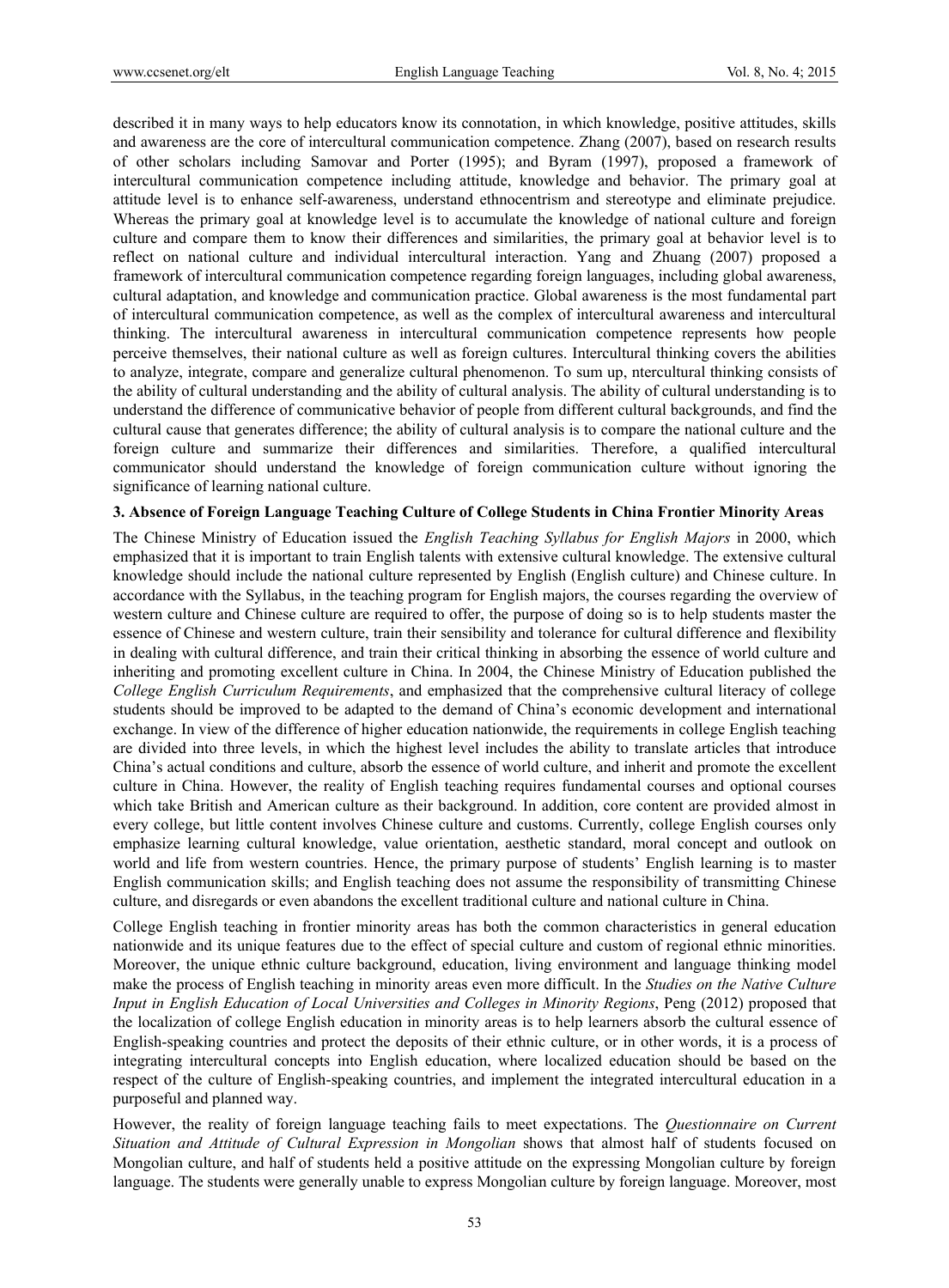of the students agreed that Mongolian culture could be obtained during foreign language learning, but the reality was that less information about Mongolian culture was involved in foreign language teaching materials. Furthermore, teachers seldom included Mongolian culture in classroom teaching. Consequently, students could only acquire relevant knowledge from very limited resources such as books, newspapers, magazines and Internet. Half of students thought that the best way to introduce Mongolian culture during teaching was to offer the second classroom. However, in reality, due to the long term economic backwardness and low material standard of living in frontier minority areas, the English teaching there is far behind that in central China, and its disadvantages include fewer chances and frequency of communicating with foreigners, shortage of language application in intercultural communication, and shortage of reflection on intercultural communication competence training of students in real life. Other typical problems of college English teaching in minority areas include a) low-quality source of students; b) relatively monotonous teaching model; c) and deficiency of network resources for self-study and teaching. Therefore, a majority of students believed that the lack of linguistic competence is the primary reason that influences intercultural communication, and the second one is the effect of cultural knowledge.

### **4. A Strategy for Improving Intercultural Communication Competence of College Students in Minority Areas**

#### *4.1 Improve the Awareness on Culture of the Self*

The intercultural awareness in intercultural communication competence represents how people perceive themselves, their national culture as well as foreign cultures. In short, "the basis of intercultural communication starts from knowing oneself" (culture and cultural consciousness). The present paper holds that the significant shortage of national culture in foreign language teaching is a representation of the lack of awareness on culture of the self. The primary condition for inheritance of national culture should be cultural consciousness. Fei (2010), a well-known Chinese anthropologist, proposed the concept of "cultural consciousness", i.e. a group of people in certain culture should know the origin, formation, features and development trend of the culture itself. He also believed that cultural consciousness is a tough process, and an individual can only establish his/her position in the ongoing multi-culture world based on the knowledge of his/her culture and a variety of other cultures. The training of intercultural communication competence should be first a problem of intercultural awareness, i.e. a problem at the attitude level. The foreign language teaching in college in Mongolian regions should take the initiative to a) play the fundamental role in cultural inheritance and innovation; b) integrate the inheritance of national culture and the training of intercultural communication competence; c) train the intercultural communication competence of students; and d) serve local economy and society.

#### *4.2 Enhance the Accumulation of Local National Culture*

The knowledge level in the construction of intercultural communication competence is intended to accumulate the knowledge of national culture and foreign culture and compare them to know differences and similarities between them. People usually have some misunderstanding during foreign language teaching, i.e., intercultural communication is to understand the knowledge of western culture and communicate with westerners in English. As a result, the input of western culture is overestimated while the output of Chinese culture was ignored or even abandoned. In this respect, the equality in cultural exchange is overturned, and people lack the sense of equality in cultural exchange; and have inadequate knowledge of exchange interaction. Consequently, the local culture gradually loses its voice in international cultural exchange, and the balance between Chinese and Western culture is tipped. In the *Cultural Globalization and Intercultural Dialogue: Intercultural Communication Research from a Global Perspective*, Jia (2009) argued that intercultural communication in the context of cultural globalization should adhere to the concept of *harmony in diversity*. The term *diversity* refers to the uniqueness of national/local culture as well as the difference and diversity of culture, while "harmony" means globalization. The "dialogue" in this context presupposes equality and difference. Equal "dialogue" is represented by interaction and reciprocity, exceeding differences and similarities, expanding the common ground, extending the self and expanding cultural identity in different cultural levels such as individual, gender, region, religion, nationality, country and internationality, on the condition that the orientation of ethnic culture is retained. As said by Fei Xiaotong, different cultures should appreciate their own beauty, tolerate the beauty of others and then integrate their own beauty and the beauty of others to achieve the Great Harmony. The Mongolian culture featured by *born and brought up in the same place* is a part of China's multi-culture consisting of various local cultures in different regions. It has a long history, and is elegant and magnificent. As a result, less information about Mongolian culture was involved in foreign language teaching materials and teachers seldom included Mongolian culture in classroom teaching. Thus, it is necessary to make the most of the memorable characters (such as Gada Meiren), traditional virtues, good customs and other local cultural elements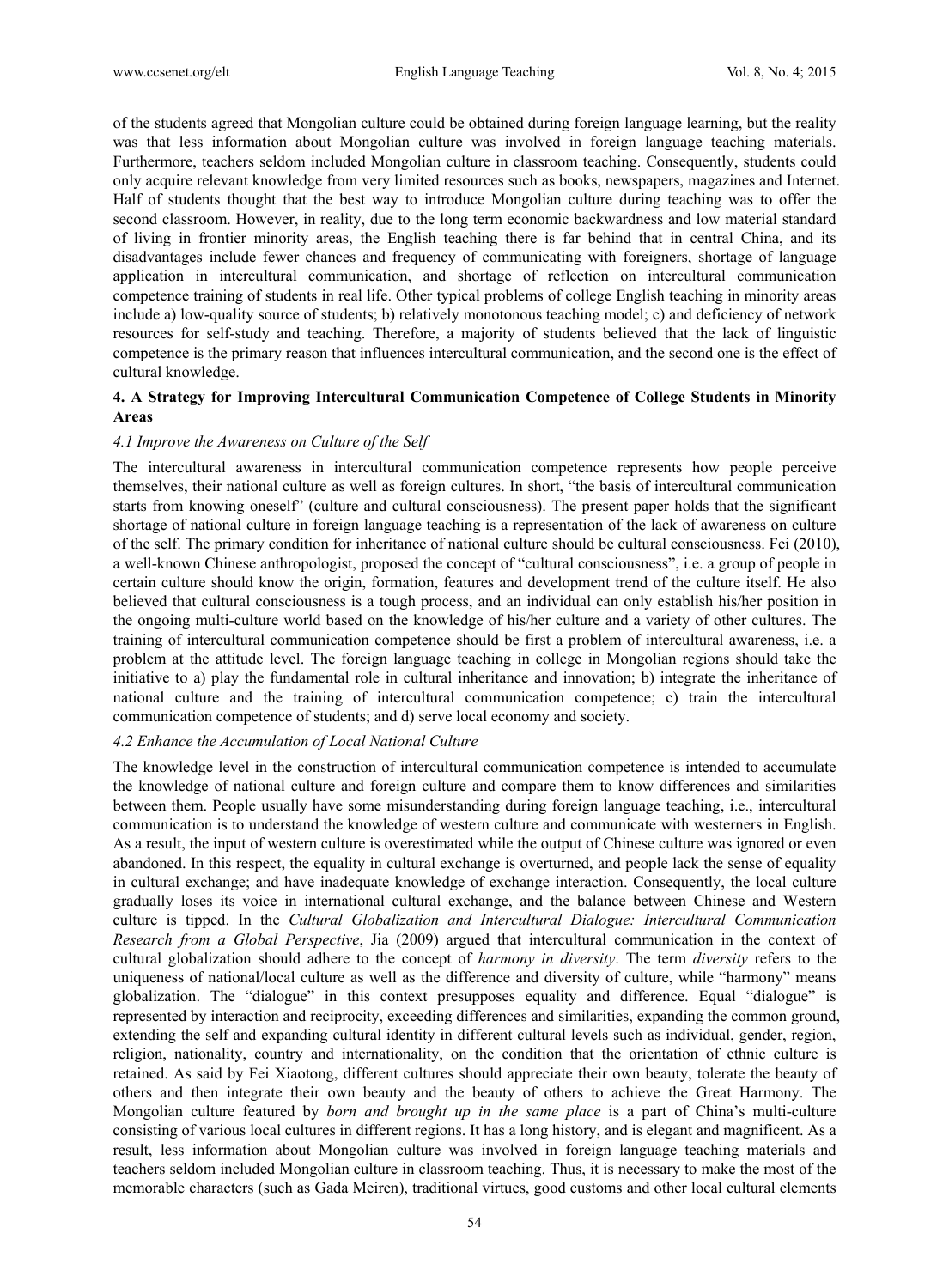in minority areas; and compare these elements with western culture in daily English teaching. Therefore, the excellent local national culture can be accumulated in a conscious and positive way, and the in-depth understanding on national culture can enhance national dignity, confidence and pride of students.

#### *4.3 Create Training Methods of Intercultural Communication Competence*

The goals at the level of attitude and knowledge can be practically significant only after being transformed into behavioral skills. If they remain at the level of cognition and emotion, it is likely to expand the scope of knowledge and change attitude at most. The all-round improvement of intercultural communication competence is a mere phrase. However, the foreign language teaching in China has been influenced by exam-oriented education for a long time. As the survivors in this education system, the students usually have rich linguistic knowledge, but suffer from pragmatic failure and cultural problem. Due to regional differences, the frontier minority areas are relatively closed compared with developed areas, and provide limited chances for foreign exchange. As a result, teachers and students in minority areas have fewer opportunities to achieve effective intercultural communication, and are relatively disadvantaged in sensitivity and competence of intercultural communication. Foreign language teaching is not the only way to train intercultural communication competence, but it provides a huge potential and significant advantage for training intercultural awareness and intercultural communication competence. Therefore, the English teaching in minority areas should respond to the following questions: a) how can teachers' intercultural literacy be trained on the basis of improvement of practical teaching ability? b) how can the local cultural elements be integrated with English teaching? and c) how can more practices be created in limited realistic conditions so as to improve the intercultural sensitivity and intercultural communication competence of teachers and students? Concerning the college where the present author works, the paper suggests that courses regarding national culture should be added on the basis of the original curriculum system. For example, it is necessary to offer some elective courses like *Translation of National Culture* and *Comparison of National Culture*. The time-honored and gorgeous national culture resources such as Naadam and Mongolian Wrestling should be applied in teaching, and the original teaching content should be integrated. The effect of national culture should be enhanced by virtue of situational teaching method, infiltration teaching method, participatory teaching method and the open classroom. The teaching content of *foundation teaching of the foreign language—teaching of Chinese and Western culture—local cultural teaching* should be set up in the foreign language class to achieve the three-dimension cultural teaching. Moreover, in view of regional reality, it is also necessary to a) let students walk out of virtual learning environment by social practice to acquire characteristic national culture, experience and knowledge in the real situation; b) help them participate in research and translation of national culture; and c) and train their intercultural communication competence and the ability to acquire, inherit and promote national culture in intercultural communication.

#### **5. Conclusions**

Driven by cultural globalization and China's modernization, a brand-new image of China is being created internationally in the new century. Intercultural awareness and intercultural communication competence are the teaching goals put forward by educational circles of foreign languages (or English as a foreign language) in recent years, while cultural inheritance is the important value goal that intercultural teaching pursues. Therefore, the training of students' awareness of cultural inheritance is closely related to the training of intercultural communication competence. From the perspective of foreign language teaching, the training of cultural inheritance competence for college students in minority areas should also follow this direction. This paper started with intercultural communication and *Chinese culture aphasia* in English teaching of regional colleges for nationalities, and investigated the characteristics of constructing intercultural communication competence of college students in frontier minority areas and the law of their intercultural communication competence training. In a more concrete sense, the research results are able to a) widen the horizon of intercultural communication research in minority areas; b) enrich the content of college English teaching reform in minority areas; c) innovate college English teaching model in minority areas; and d) provide the basis of feasibility and reform thinking.

#### **Acknowledgements**

This paper is one of the phased achievements of the author for his teaching research project "Study on Case analysis Teaching Applied in Intercultural Communication Courses". Project No. MDZD 201409.

# **References**

Chen, X. J. (2010). Two-way of Cultural Transmission in Cross-Cultural Communication. *Journal of Jilin Engineering Technical Teachers College*, *4*(54).

Cong, C. (2000). Chinese Culture Aphasia: Defects of English Teaching in China. *Guangming Daily*, *10*(10).